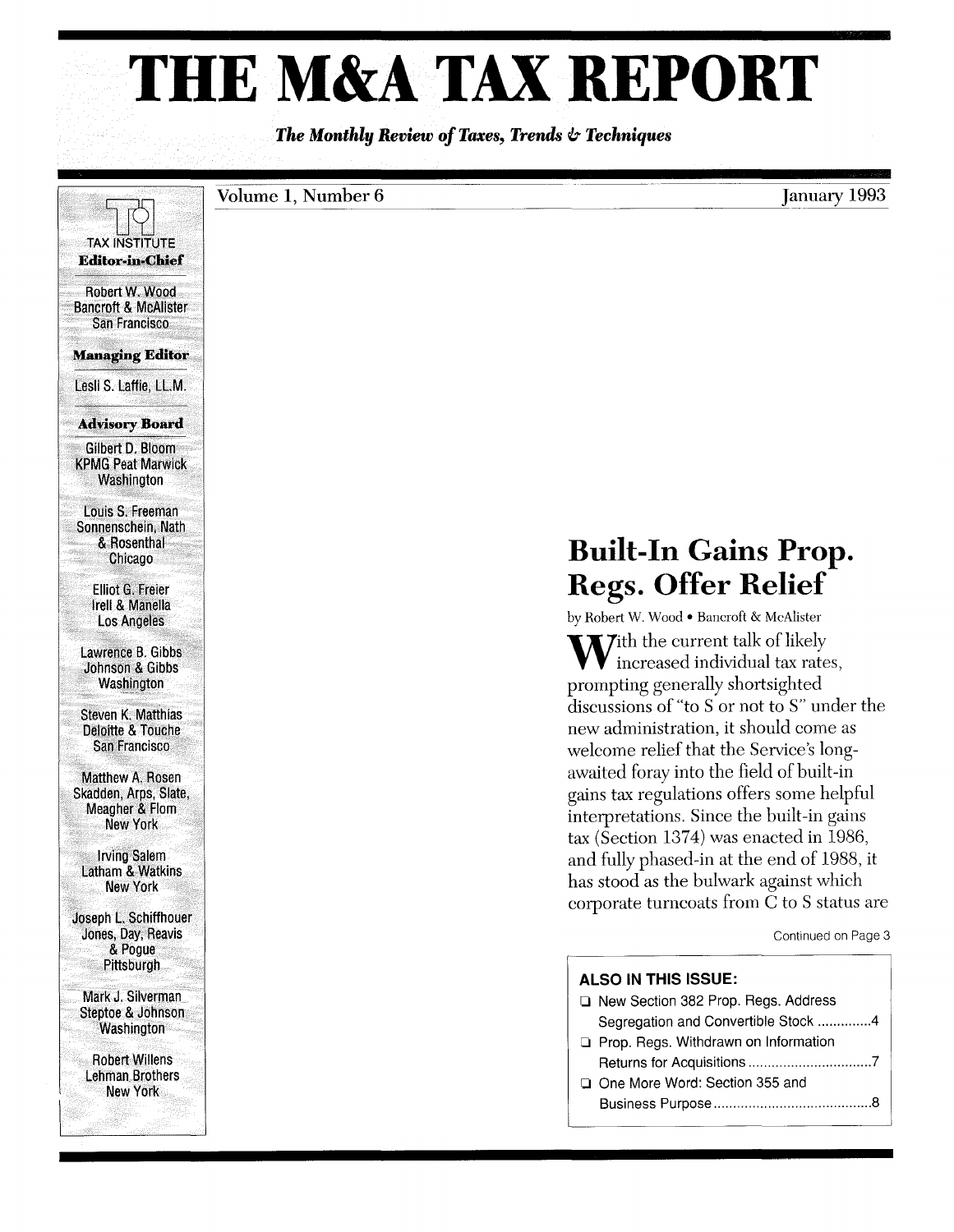sophisticated than that. Beyond sales or exchanges of assets, Section  $1374(d)(5)$  provides that any item of income or deduction properly taken into account during the recognition period is recognized built-in gain or loss if it is attributable to periods before the recognition period.

To implement this rule, the proposed regulations use accrual accounting concepts. Thus, an S corporation's items of income or deduction generally are treated as recognized built-in gains or losses if the item would have been taken into account before the recognition period by a taxpayer using the accrual method. The accrual method is used because valuing items of income and deduction on the first day of the recognition period would be burdensome both for the taxpayer and the Service.

The proposed regulations adopt special rules for determining recognized built-in gains and losses in the case of:

l. Positive and negative income adjustments under Section 481(a).

2. Cancellation of indebtedness income and bad debt deductions.

3. Income and deductions reported under the completed contract method.

4. Income from sales or exchanges reported under the installment method.

5. The distributive share of partnership items of income, gain, loss, and deduction.

## **Partnership Problems**

The treatment when an S corporation holds an interest in a partnership had been particularly nettlesome. The proposed regulations generally look through an S corporation's partnership interest to treat its distributive share of the partnership's items as recognized built-in gain or loss to the extent that the distributive share would have been treated as recognized built-in gain or loss had the items originated in, and been taken into account directly by, the S corporation.

However, if the S corporation disposes of the pattnership interest during the recognition period, the amount treated as recognized built-in gain or loss on the disposition is adjusted to take into

#### **BUILT-IN GAINS** Continued From Page 1

be tested. But, until now, many aspects of the builtin gains tax were unclear.

#### **Accrual Method Concepts**

The built-in gains tax operates with respect to gains triggered by a sale or other disposition of assets that appreciated during a corporation's C years, if such sale occurs within the first ten years of S status (the "recognition period"). However, the tax is more